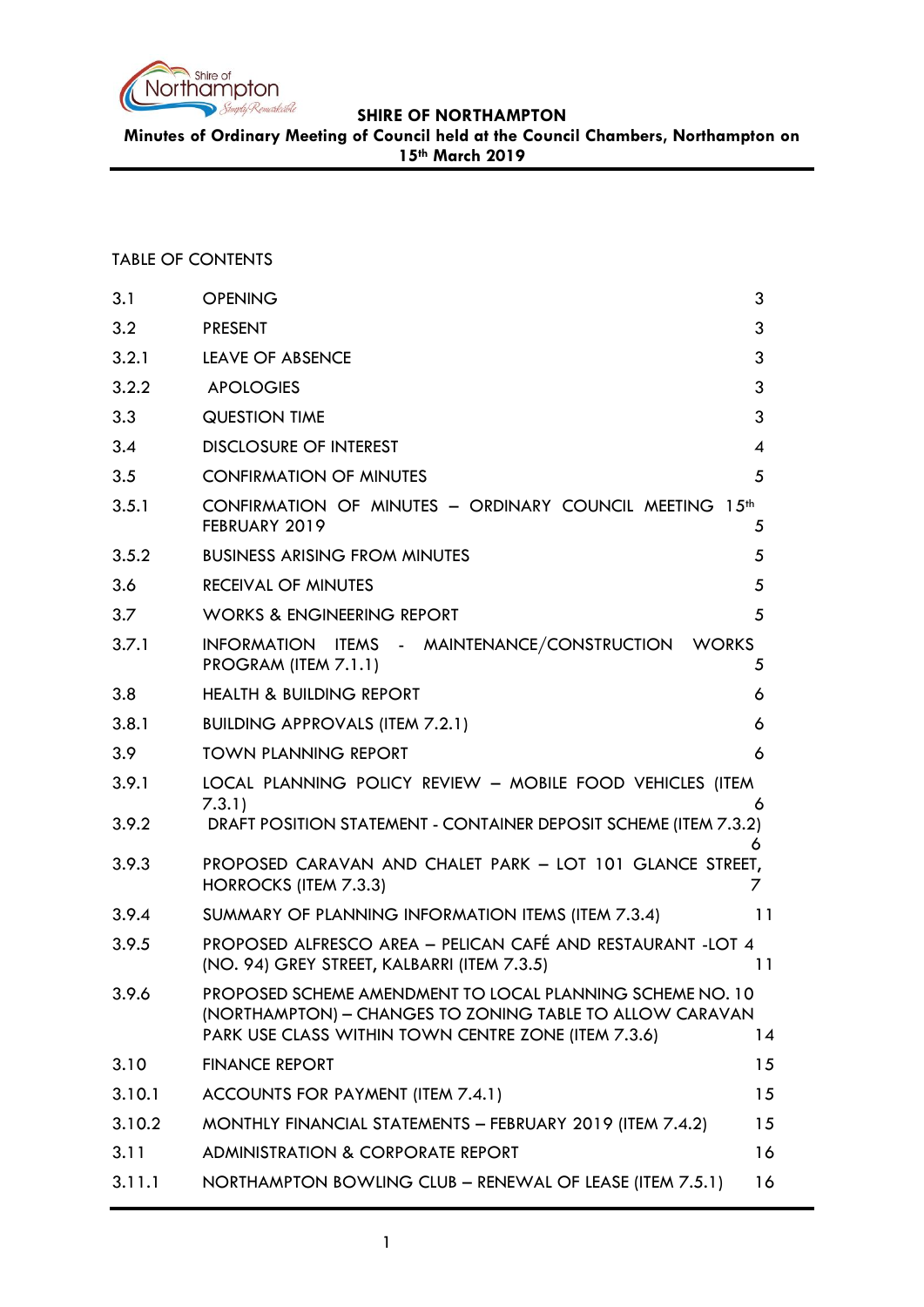

÷.

|        | Minutes of Ordinary Meeting of Council held at the Council Chambers, Northampton on<br>15th March 2019 |    |
|--------|--------------------------------------------------------------------------------------------------------|----|
| 3.11.2 | 2019 LOCAL GOVERNMENT ELECTIONS (ITEM 7.5.2)                                                           | 16 |
| 3.11.3 | LAND & ROAD RESERVE TRANSFERS - KALBARRI WORKS DEPOT (ITEM<br>7.5.3                                    | 16 |
| 3.11.4 | WATER SUPPLY OUTLETS - NORTHAMPTON FOOTBALL CLUB (ITEM 7.5.4)                                          | 17 |
| 3.11.5 | <b>BUDGET CAPITAL WORKS PROGRESS (ITEM 7.5.5)</b>                                                      | 17 |
| 3.11.6 | CRICKET PITCH COVER - FUNDING ASSISTANCE (ITEM 7.5.6)                                                  | 17 |
| 3.11.7 | RATES RECOVERY - LOT & HAMPTON ROAD, NORTHAMPTON                                                       | 18 |
| 3.12   | SHIRE PRESIDENT'S REPORT                                                                               | 18 |
| 3.13   | DEPUTY PRESIDENT'S REPORT                                                                              | 18 |
| 3.14   | <b>COUNCILLORS' REPORTS</b>                                                                            | 18 |
| 3.14.1 | <b>CR SMITH</b>                                                                                        | 18 |
| 3.14.2 | <b>CR STEWART</b>                                                                                      | 18 |
| 3.14.3 | <b>CR HAY</b>                                                                                          | 19 |
| 3.14.4 | <b>CR SUCKING</b>                                                                                      | 19 |
| 3.15   | <b>NEW ITEMS OF BUSINESS</b>                                                                           | 19 |
| 3.15.1 | NORTHAMPTON CEMETERY IMPROVEMENTS                                                                      | 19 |
| 3.16   | <b>NEXT MEETING OF COUNCIL</b>                                                                         | 19 |
| 3.17   | <b>CLOSURE</b>                                                                                         | 19 |
|        |                                                                                                        |    |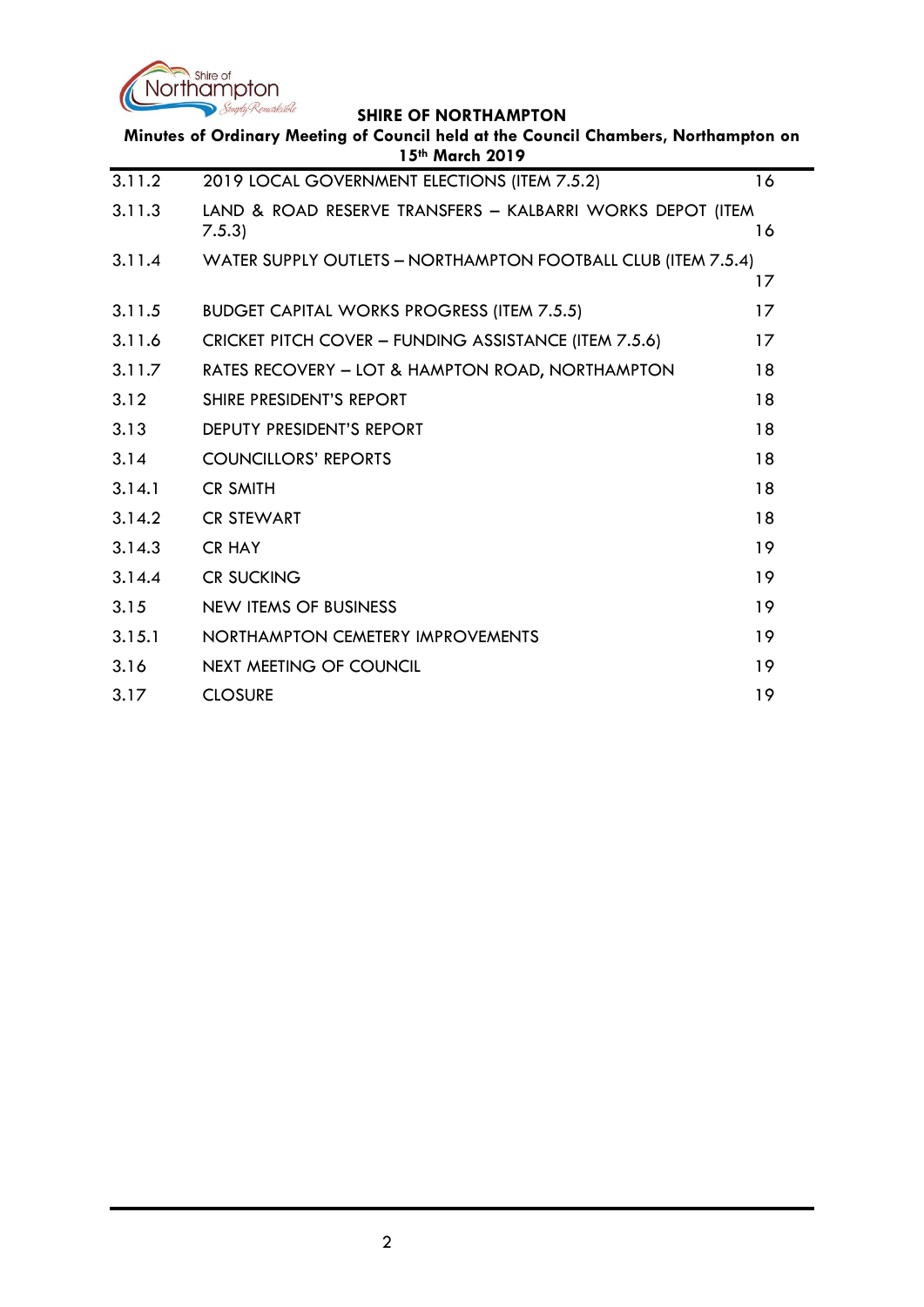

**Minutes of Ordinary Meeting of Council held at the Council Chambers, Northampton on 15th March 2019**

### <span id="page-2-0"></span>**3.1 OPENING**

The President thanked all Councillors, staff and gallery present for their attendance and declared the meeting open at 1.00pm.

#### <span id="page-2-1"></span>**3.2 PRESENT**

| Cr C Simkin               | President                      | Northampton Ward |
|---------------------------|--------------------------------|------------------|
| Cr S Krakouer             | Deputy President               | Kalbarri Ward    |
| Cr T Carson               |                                | Northampton Ward |
| Cr R Suckling             |                                | Northampton Ward |
| Cr T Hay                  |                                | Northampton Ward |
| Cr S Smith                |                                | Kalbarri Ward    |
| Cr P Stewart              |                                | Kalbarri Ward    |
| Mr Garry Keeffe           | <b>Chief Executive Officer</b> |                  |
| <b>Mr Grant Middleton</b> | Deputy Chief Executive Officer |                  |
| Mrs Deb Carson            | <b>Planning Officer</b>        |                  |

#### <span id="page-2-2"></span>3.2.1 LEAVE OF ABSENCE

Nil

#### <span id="page-2-3"></span>3.2.2 APOLOGIES

Cr Pike and Cr Stock-Standen

## <span id="page-2-4"></span>**3.3 QUESTION TIME**

Mrs Barbara Boult (President of CWA Northampton) expressed the community's concern regarding the poor, messy and dangerous state of the Pink Lake viewing areas. Mrs Boult advised that she had recently visited the Lake and asked when is something going to be done about the mess and who's responsibility is the management of the lake?

CEO Garry Keeffe advised that the Pink Lake is not land under the management or control of the Shire of Northampton (the Shire is limited to management of the Port Gregory road reserve, and Main Roads WA manages the George Grey Drive road reserve) and those areas that are not under road reserve are Unallocated Crown Land and the State's responsibility. Council is, however, progressing plans for a viewing platform at the southern end of George Grey Drive but this has been held up by the clearing permit approval process. To Reserve an additional portion of UCL land along the western side of the Lake (for the purpose of providing a second platform and improving management of the site) would require an application to proceed through the Native Title process. Council is currently seeking meetings with the Minister and have corresponded with the Department of the Premier and Cabinet, however no resolution has yet been reached.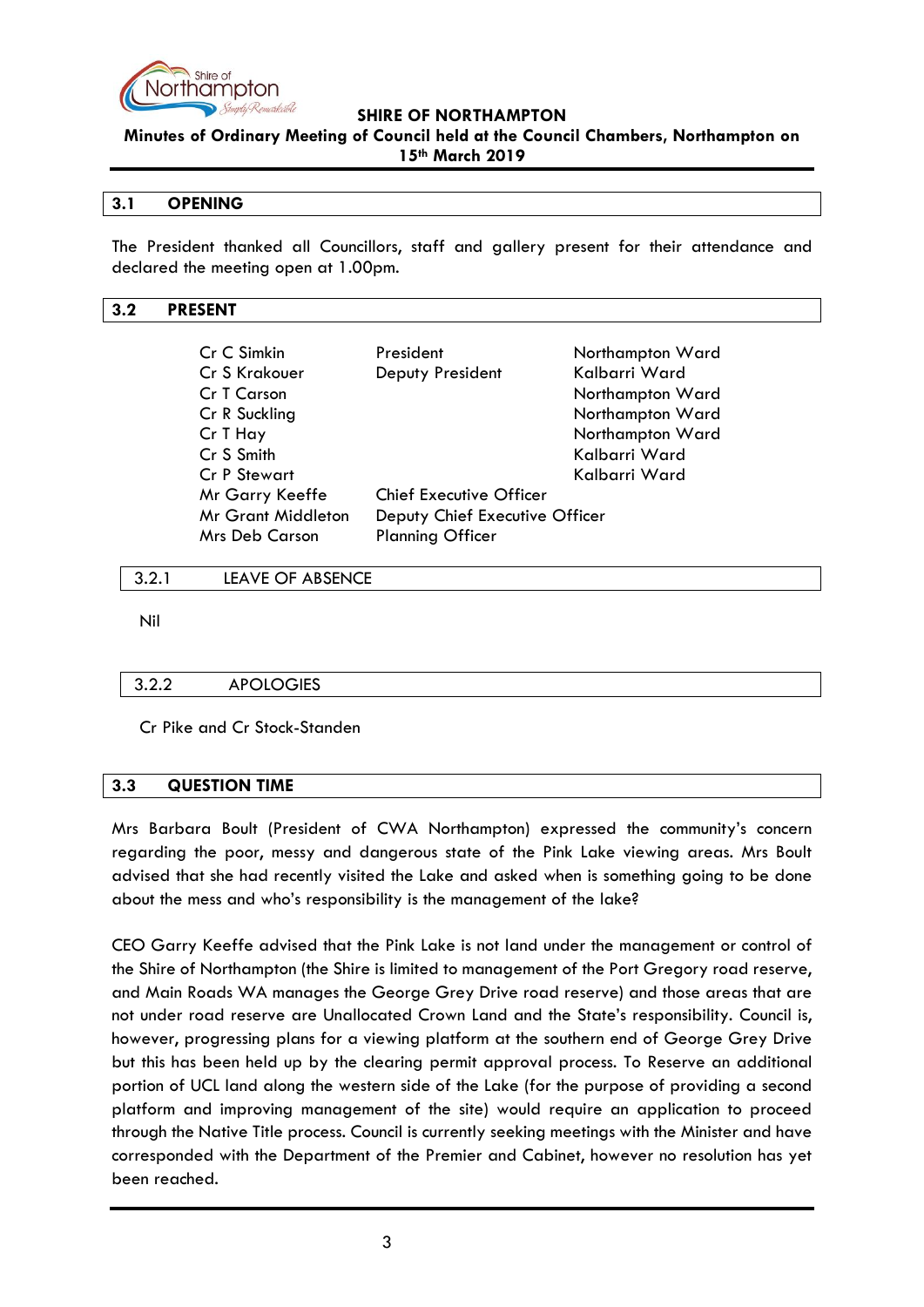

**Minutes of Ordinary Meeting of Council held at the Council Chambers, Northampton on 15th March 2019**

Shire President Craig Simkin agreed that rubbish at the site is an issue and emphasised that Council is pursuing the matter on behalf of the community, and thanked Mrs Boult for raising the issue with Council.

Mrs Barbara Boult also asked how the Northampton CWA goes about getting the Municipal Heritage Listing of the CWA Cottage on Essex Street removed.

Mrs Debbie Carson, Planning Officer, advised that the Cottage is not listed upon the Shire's Local Planning Scheme Heritage List nor the State's Heritage List, and explained that the inclusion on the Municipal Heritage Inventory, as a Category 3 building, did not require that management of the building adheres to a heightened level of heritage rules or conservation restrictions. Whilst the Shire encourages owners of Category 3 buildings to conserve and maintain the heritage values of a place wherever possible, there is no compliance requirement for strict adherence to heritage conservation practices, as may be required of a Category 1 or 2 building, such as those sites listed on the Local Planning Scheme and State Heritage Lists.

Ms Marieke Jansen (Executive Officer of the Northern Biosecurity Group - NBG) thereafter gave a presentation to Council regarding the activities of the group, and their plans for raising a Declared Pest Rate (DPR) for the 2019/20 Financial Year. The DPR will be collected through the Office of State Revenue. The on-ground activities of the Northern Biosecurity Group have, in the past twelve months, included feral pig control (including aerial shoots) and LPMTs (Licensed Pest Management Technicians) covering large areas baiting and trapping wild dogs. Cactus control is also part of the work of the NBG. The current NBG activities are funded until June 2019, and the group has now been formally recognised as a Recognised Biosecurity Group and plans to raise a Declared Pest Rate, with those rates being based upon Unimproved Land Values, and which will fund further biosecurity activities around the region.

CEO Garry Keeffe departed the meeting at 1.32pm, returning at 1.39pm.

## <span id="page-3-0"></span>**3.4 DISCLOSURE OF INTEREST**

Cr Suckling declared a proximity interest in item 7.3.3 as the proposed development adjoins property within her ownership.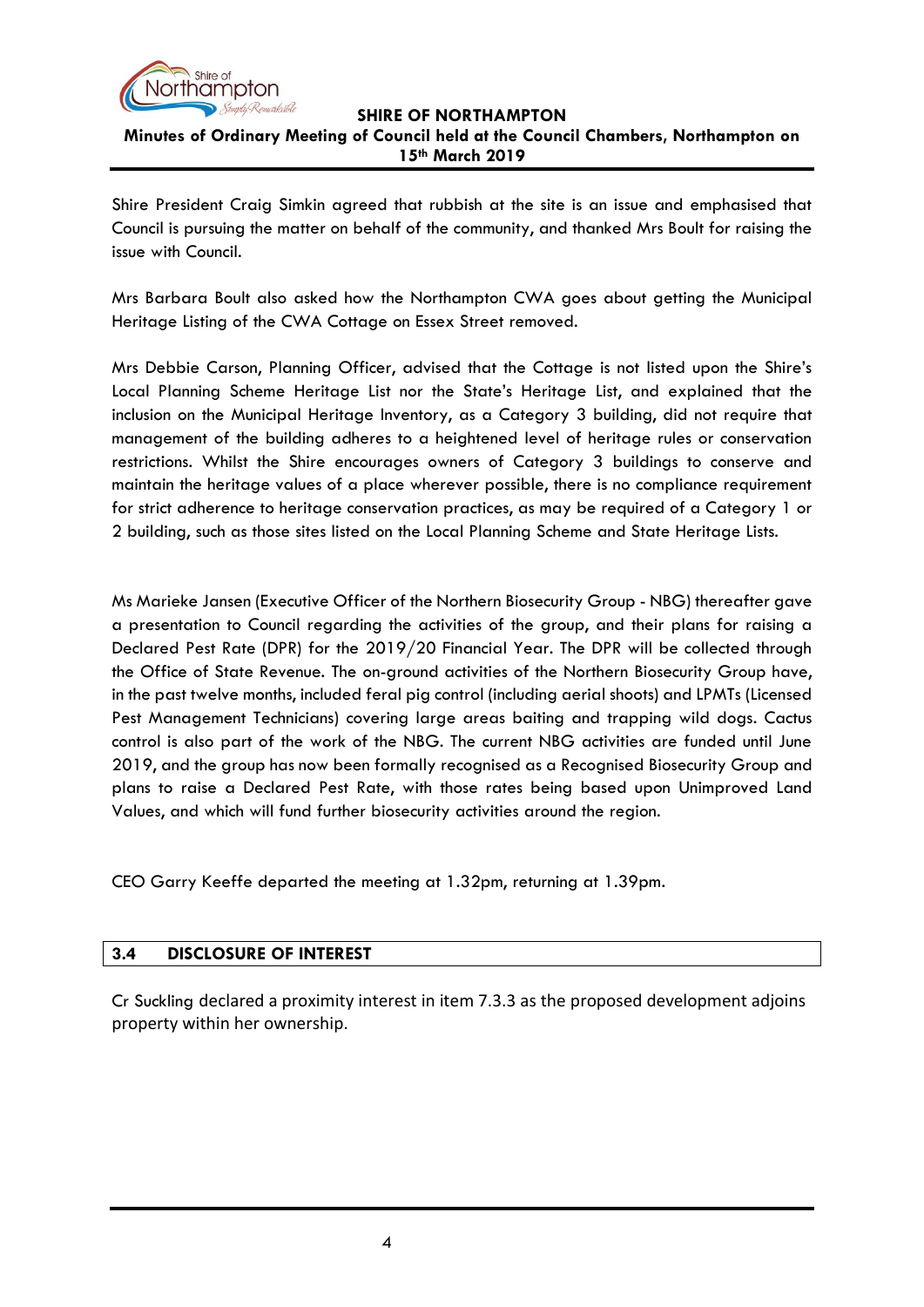

**Minutes of Ordinary Meeting of Council held at the Council Chambers, Northampton on 15th March 2019**

#### <span id="page-4-1"></span><span id="page-4-0"></span>**3.5 CONFIRMATION OF MINUTES**

3.5.1 CONFIRMATION OF MINUTES - ORDINARY COUNCIL MEETING 15<sup>th</sup> FEBRUARY 2019

Moved Cr SUCKLING, seconded Cr KRAKOUER

That the minutes of the Ordinary Meeting of Council held on the 15th February 2019 be confirmed as a true and correct record, subject to the following amendments:

- That the heading for Minute 2.11.2 "ABRI VOSSOS OLHOS FILM (ITEM 7.5.3)" be changed to "ABRI VOSSOS OLHOS FILM (ITEM **7.5.2**)" – change Item number.
- Add Item 2.14.2 Cr Pike reported on his attendance at the Kalbarri Roadwise Committee Meeting held on 6<sup>th</sup> February 2019.

CARRIED 7/0

### <span id="page-4-2"></span>3.5.2 BUSINESS ARISING FROM MINUTES

- Minute 2.11.4 Basis of Rates Ranch Court Subdivision CEO Garry Keeffe advised that the basis of rates has now been approved by the Minister and will come into effect 1st July 2019.
- Minute 2.11.6 Kalbarri Public Access Way (PAW) Improvements CEO Garry Keeffe advised that a draft design has been received for the Public Access Way (adjacent to the Gilgai Tavern in Kalbarri) however needs further design revision before final presentation to Council.

#### <span id="page-4-3"></span>**3.6 RECEIVAL OF MINUTES**

Nil

## <span id="page-4-5"></span><span id="page-4-4"></span>**3.7 WORKS & ENGINEERING REPORT**

3.7.1 INFORMATION ITEMS - MAINTENANCE/CONSTRUCTION WORKS PROGRAM (ITEM 7.1.1)

Noted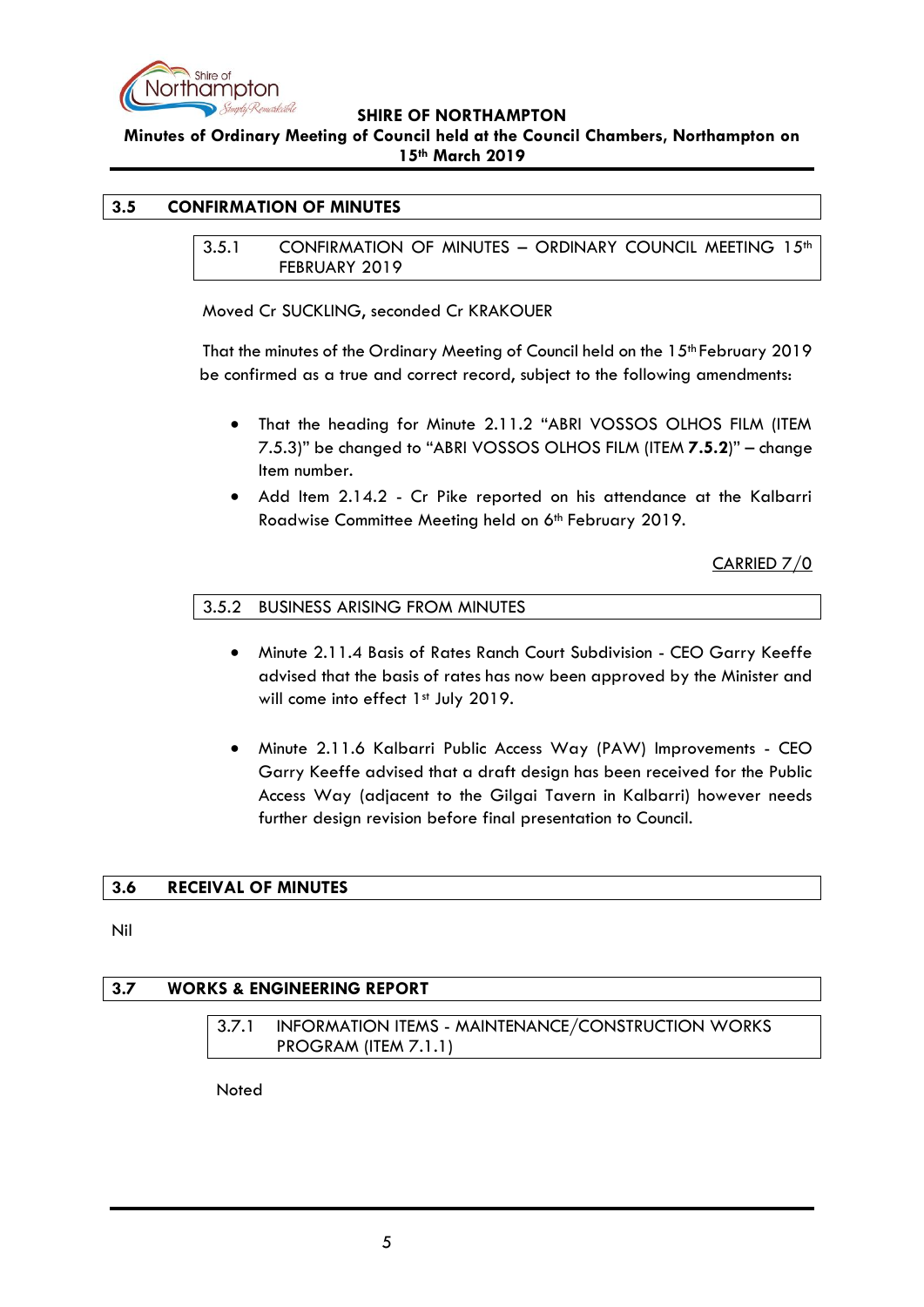

**Minutes of Ordinary Meeting of Council held at the Council Chambers, Northampton on 15th March 2019**

## <span id="page-5-0"></span>**3.8 HEALTH & BUILDING REPORT**

## <span id="page-5-1"></span>3.8.1 BUILDING APPROVALS (ITEM 7.2.1)

Noted

## <span id="page-5-3"></span><span id="page-5-2"></span>**3.9 TOWN PLANNING REPORT**

3.9.1 LOCAL PLANNING POLICY REVIEW – MOBILE FOOD VEHICLES (ITEM 7.3.1)

Moved Cr HAY, seconded Cr CARSON

That Council resolve to adopt for final approval the modified *Mobile Food Vehicles Local Planning Policy* as attached at Appendix 2 of Agenda Item 7.3.4, and proceed to publish a notice to this effect in the local newspaper.

CARRIED 7/0

<span id="page-5-4"></span>3.9.2 DRAFT POSITION STATEMENT - CONTAINER DEPOSIT SCHEME (ITEM 7.3.2)

Moved Cr SUCKLING, seconded Cr STEWART

That Council:

- 1. Revoke Part 2 of Minute 2.9.3 to adopt the model Local Planning Policy for Container Deposit Scheme Infrastructure, in light of the new information presented by WALGA; and
- 2. Advise the Department of Planning, Lands and Heritage that they support the additional comments and proposed changes presented by WALGA in relation to the Position Statement – Container Deposit Schemes.

CARRIED 7/0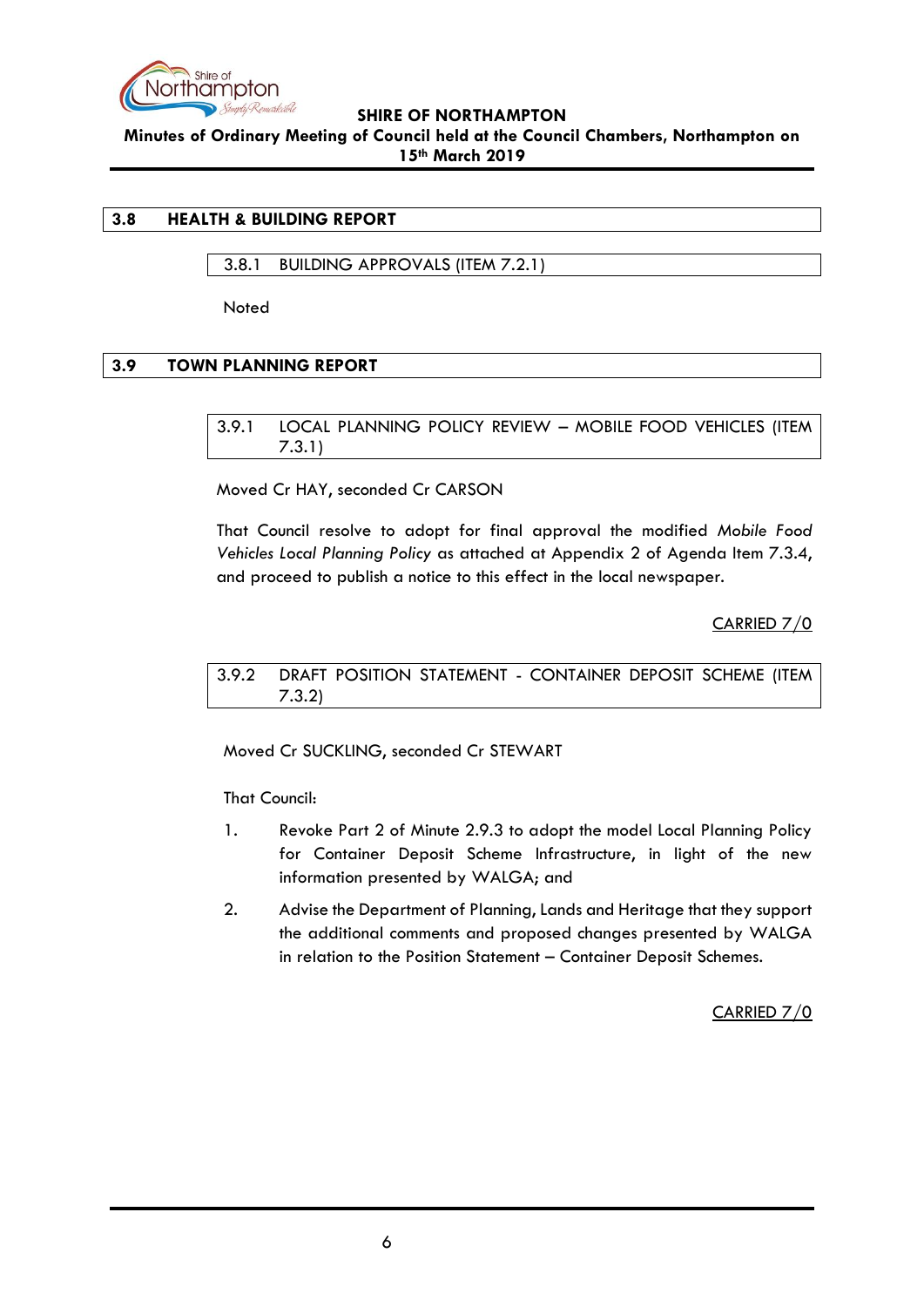

<span id="page-6-0"></span>**Minutes of Ordinary Meeting of Council held at the Council Chambers, Northampton on 15th March 2019**

> 3.9.3 PROPOSED CARAVAN AND CHALET PARK – LOT 101 GLANCE STREET, HORROCKS (ITEM 7.3.3)

> Cr Suckling declared a proximity interest in Item 7.3.3, as she owns a property in close proximity to the proposed development, and departed the meeting at 2.11pm.

Moved Cr SMITH, seconded Cr STEWART

That Council grant development approval to the proposed Caravan and Chalet Park upon a portion of Lot 101 Glance Street, Horrocks, subject to the following conditions:

- 1. Development shall be in accordance with the attached approved plan(s) dated 15 March 2019 and subject to any modifications required as a consequence of any condition(s) of this approval. The endorsed plans shall not be modified or altered without the prior written approval of the Local Government;
- 2. Any additions to or change of use of any part of the building or land (not the subject of this approval) requires further application and development approval for that use/addition;
- 3. A legal agreement to be formed between Summerstar Pty Ltd and the Shire of Northampton to ensure that when reticulated sewer is directly available at the property that Summerstar Pty Ltd will, at their expense, connect the site to the reticulated sewerage system. This agreement is to be at the cost of Summerstar Pty Ltd and to the specifications of the Local Government;
- 4. All stormwater and drainage is to be disposed of to the specifications and approval of the local government. On application for a building permit a detailed design of stormwater collection and disposal system of developed areas is to be supplied to the local government;
- 5. The crossover to the caravan park, the internal access roads and car parking areas are to be paved/sealed, kerbed, line marked, drained and thereafter maintained to the satisfaction of the local government;
- 6. Detailed plans of the proposed cross over, road construction and parking areas is required to be submitted to the local government prior to commencing work onsite;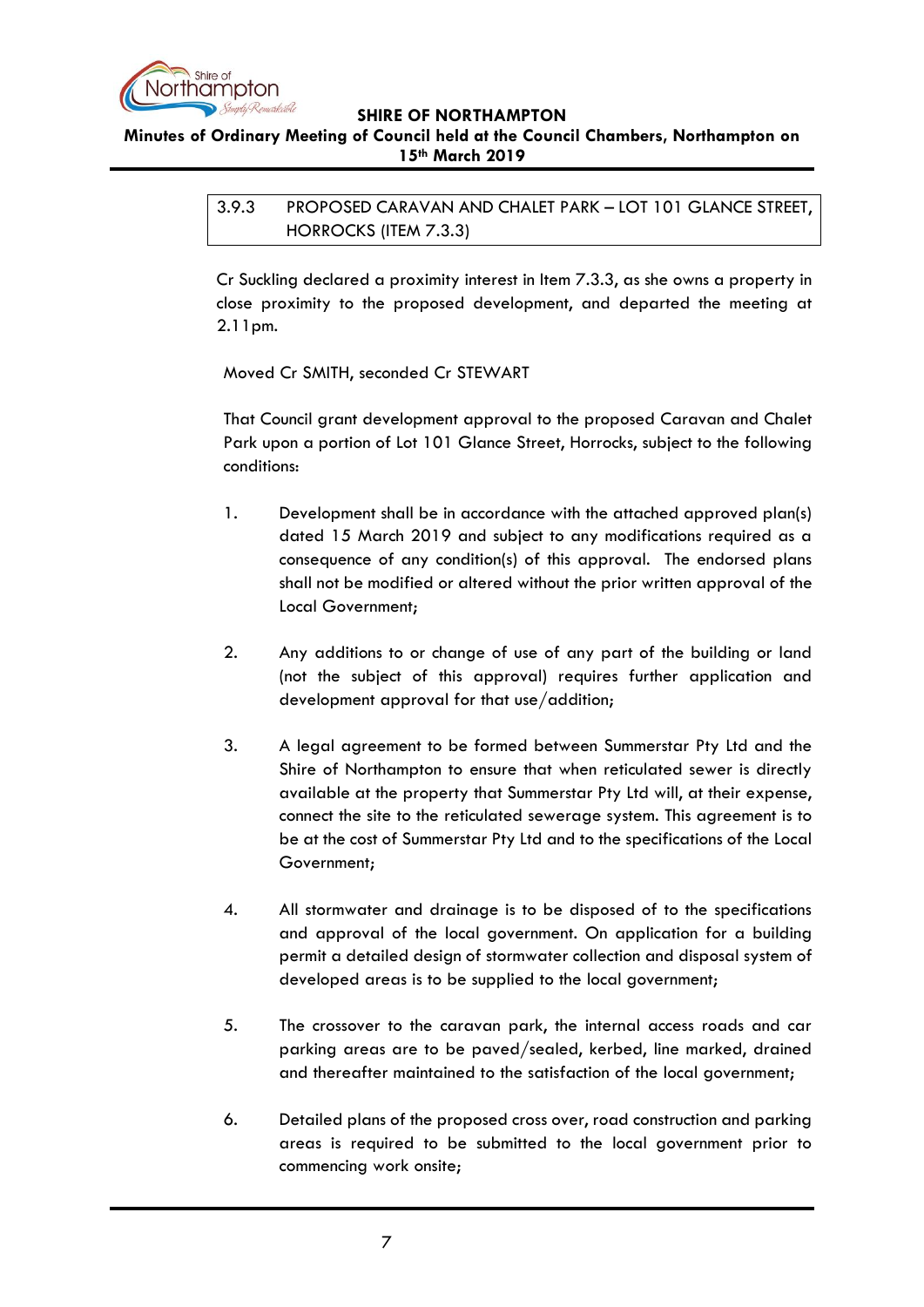

**Minutes of Ordinary Meeting of Council held at the Council Chambers, Northampton on 15th March 2019**

- 7. Repair or reinstatement to the road pavement, road network, access way, kerbing, verge and dual use pathway to the requirements and approval of the local government;
- 8. Any soils disturbed or deposited on site shall be stabilised to the approval of the Local Government;
- 9. A Bushfire Management Plan and Emergency Evacuation Plan shall be prepared, and shall be to the further approval of the local government;
- 10. All loading and unloading to take place within the boundaries of the premises and undertaken in a manner so as to cause minimum interference with other vehicular traffic;
- 11. No additional signs are to be erected on the lot without the local government's approval;
- 12. Any lighting device is to be positioned and shielded as not to cause any direct, reflected or incidental light to encroach beyond the property boundaries or cause any glare nuisance to any nearby residents or passing motorists;
- 13. Rubbish storage areas are to be screened where they are visible from the street to the satisfaction of the local government;
- 14. The ablution and laundry facilities are required to comply with the specifications of the Caravan and Camping Regulations 1997 to the satisfaction of the local government;
- 15. Prior to commencement of the development/land use, the landowner/proponent shall enter into a legal agreement prepared by the local government's solicitors at the landowner/proponents cost with the local government, to ensure that the tourist accommodation shall only be used for short-stay accommodation purposes, with a maximum stay of 3 months occupancy per annum by any single tenant. The legal agreement shall charge the land and authorise the local government to lodge an absolute caveat to ensure that successors in title are likewise required to enter into a legal agreement in the same terms;
- 16. A materials and colour schedule being submitted at the time of application for a building permit with such colours and materials to be to the approval of the local government;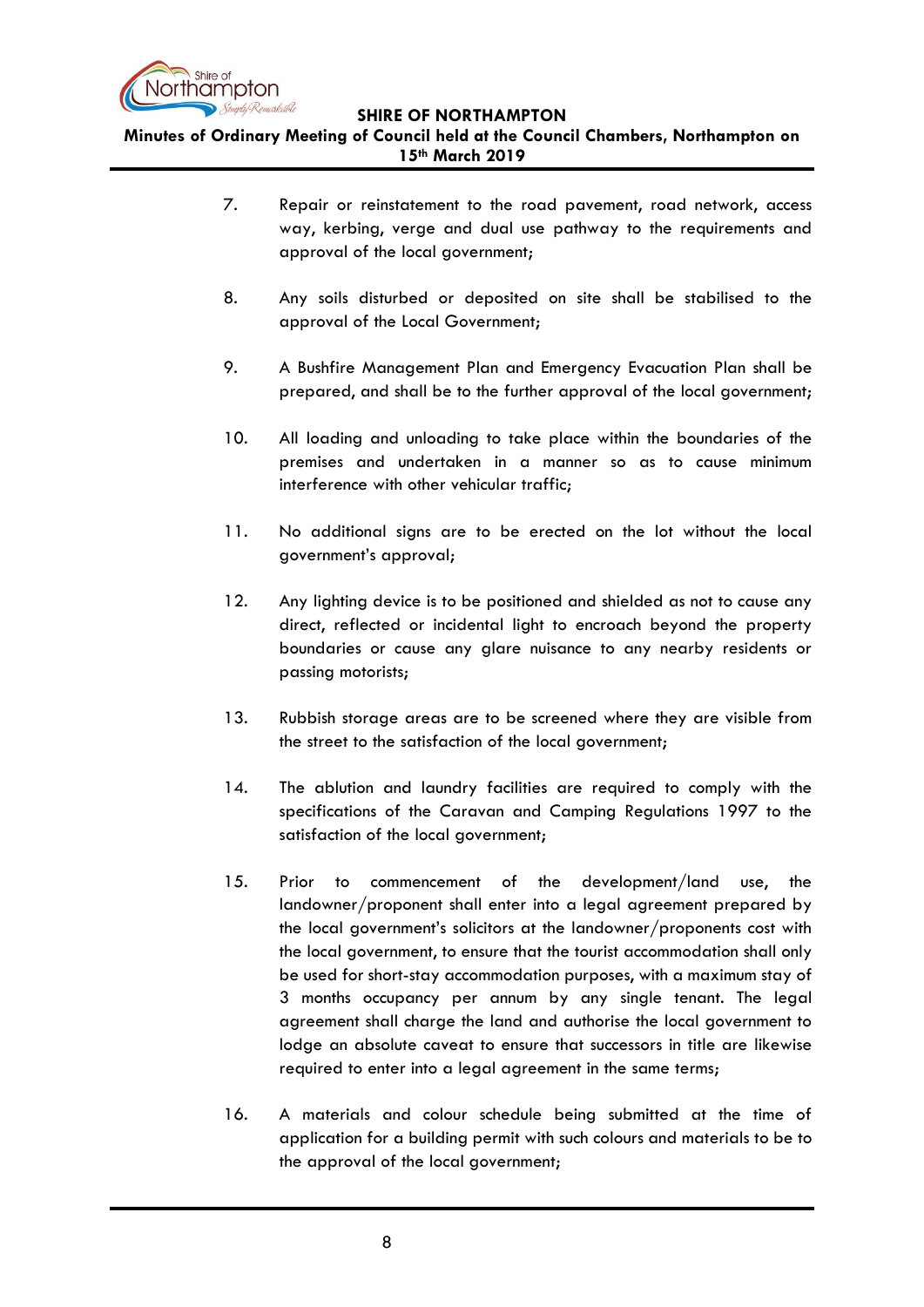

**Minutes of Ordinary Meeting of Council held at the Council Chambers, Northampton on 15th March 2019**

- 17. Fencing of perimeter boundaries, in particular fencing along the retained areas of the lease area, shall be visually permeable and to the requirements of the Building Code of Australia, and be to the approval of the local government;
- 18. The emergency accessway shall be appropriated gated and locked, and fenced to restrict vehicular and pedestrian access for the purpose of emergency access only, to the approval of the local government;
- 19. The Applicant shall provide an emergency accessway, to the west of the gated access, which is to be cleared, compacted and maintained so as to provide a 2WD access driveway from the western portion of Lot 101 to the park, to the approval of the local government;
- 20. The central recreation area is to remain unreticulated so as to reduce the impact of constant watering on the leach drains to be located within this area;
- 21. Vegetation species selected shall be in accordance with the attached approved plans dated 15 March 2019, with landscaping trees to not exceed 6 metres in height and to be limited in number as feature trees, and for the majority of the planted trees to be restricted to 2 to 3 metres in height, so as not to inhibit views of dwellings to the east;
- 22. With regard to Condition No. 21, the lessee shall be wholly responsible to ensure compliance with this condition, and any and all costs associated with that compliance will be borne by the lessee with no costs to be incurred by the Shire of Northampton;
- 23. The cost to relocate services (i.e water, communication or electrical services) that are required for the development to be undertaken, shall be born by the lessee, with no costs to be incurred by the Shire of Northampton;
- 24. The driveway shall be reduced in width so as to eliminate one check-in bay, as marked in RED on the attached approved plans dated 15 March 2019, and any further changes to this driveway access shall be to the further approval of the Shire of Northampton;
- 25. A ramp that meets the Australian Standards for Disabled Access, shall be provided to Chalet 6, and shall be to the approval of the local government;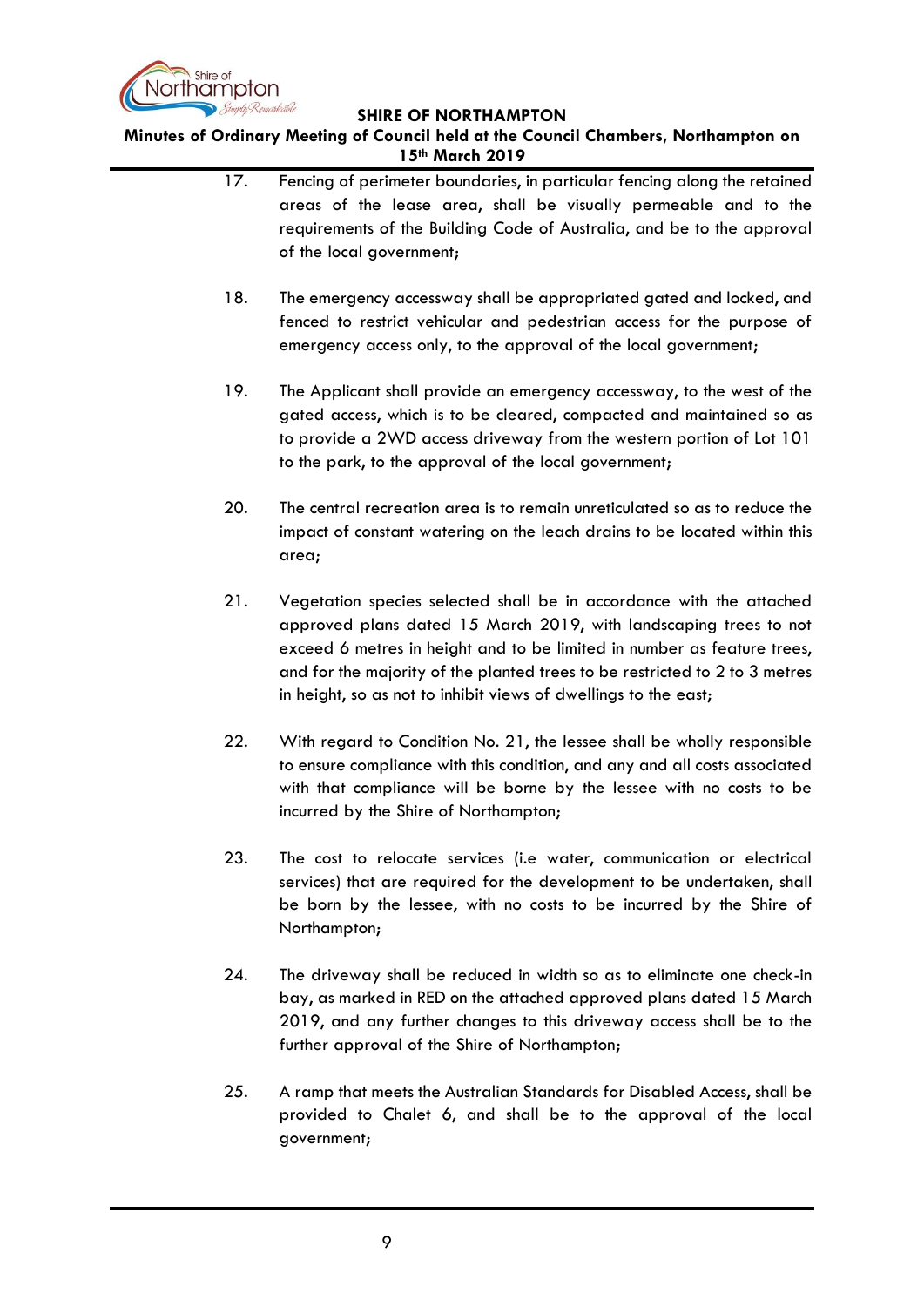

**Minutes of Ordinary Meeting of Council held at the Council Chambers, Northampton on 15th March 2019**

- 26. The clothes drying area associated with the laundry amenity shall be screened where it is visible from view from the street, to the satisfaction of the local government;
- 27. This approval is subject to approval of the required Scheme Amendment (to allow Caravan Park use within the Town Centre zone or as otherwise required by the WAPC). Should a Scheme Amendment for this purpose not be approved by the WAPC, then this Development Approval shall become void, and a new application for development approval shall be required.
- Note 1. With regard to Condition No. 17, the Applicant and lessee are advised that liaison with the Shire of Northampton's Building Surveyor, or other delegated person, is required to ensure compliance with the Building Code of Australia.
- Note 2. With regard to Condition No. 18, should the Applicant wish to connect to the existing internal road network (Fourth Avenue) of the adjacent Strata area for the emergency access, then the Applicant is advised that they will need to liaise with, and gain approval from, the Strata's Corporate Body, with any agreements negotiated to also be to the approval of the local government.
- Note 3. The proponent is advised that the proposed development is also required to provide a slop hopper/cleaner's sink within the laundry facility as per the requirements of the Caravan Park and Camping Grounds Regulations 1997.
- Note 4. The Applicant and developer are advised that onsite dust management must be undertaken in accordance with the Environmental Protection Act 1986.
- Note 5. The Applicant is advised to Dial-Before-You-Dig, as there is likely to be existing underground services within the development area. A copy of advice received from Telstra has also been received and forwarded for the Applicant's further information.
- Note 6. The Applicant is advised that they are required to maintain compliance at all times with relevant legislation and regulations including, but not limited to, the Caravan Parks and Camping Ground Regulations 1997.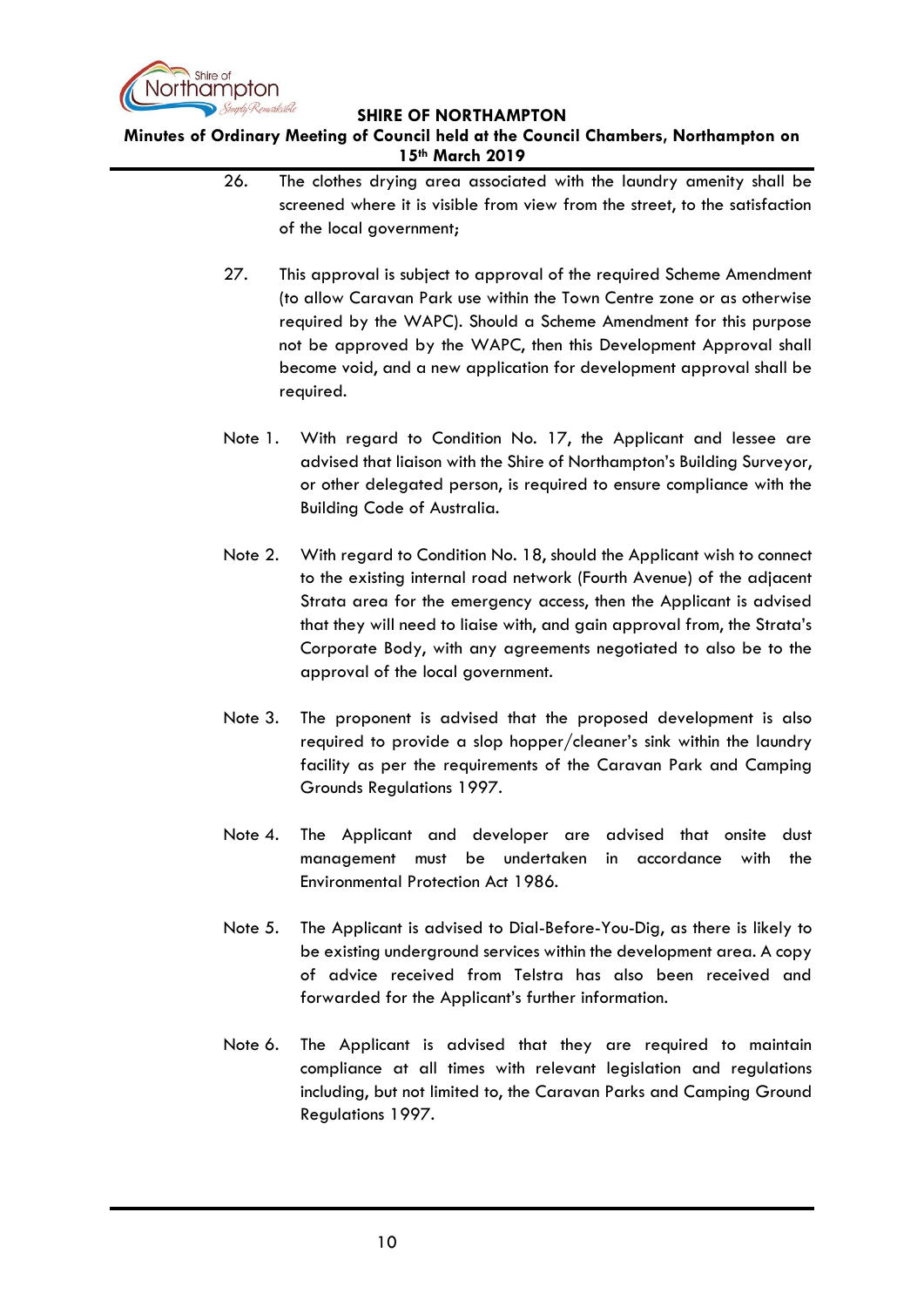

**Minutes of Ordinary Meeting of Council held at the Council Chambers, Northampton on 15th March 2019**

- Note 7. The Applicant and lessee are advised that they must liaise with the Shire of Northampton to achieve an appropriate stormwater solution for the stormwater outlet present along Mitchell Street.
- Note 8. If the development/use the subject of this approval is not substantially commenced within a period of 2 years, or another period specified in the approval after the date of determination, the approval will lapse and be of no further effect.
- Note 9. Where an approval has so lapsed, no development must be carried out without the further approval of the local government having first been sought and obtained.
- Note 10. If an applicant or owner is aggrieved by this determination there is a right of review by the State Administrative Tribunal in accordance with the Planning and Development Act 2005 Part 14. An application must be made within 28 days of determination.

CARRIED 6/0

Cr Suckling returned to the meeting at 2.30pm.

## <span id="page-10-0"></span>3.9.4 SUMMARY OF PLANNING INFORMATION ITEMS (ITEM 7.3.4)

Noted.

# <span id="page-10-1"></span>3.9.5 PROPOSED ALFRESCO AREA – PELICAN CAFÉ AND RESTAURANT -LOT 4 (NO. 94) GREY STREET, KALBARRI (ITEM 7.3.5)

Cr Krakouer declared a financial interest in Item 7.3.5 as how owns a business of a similar nature and may incur a financial gain or loss from the decision of Council, and departed the meeting at 2.31pm.

## Moved Cr CARSON, seconded Cr SUCKLING

That Council approves the Application for Development Approval for an alfresco dining use upon the Grey Street Road Reserve immediately adjacent to Lot 4 (No. 94) Grey Street Kalbarri, subject to the following conditions:

1. Development shall be in accordance with the attached approved plan(s) dated 15 March 2019 and subject to any modifications required as a consequence of any condition(s) of this approval. The endorsed plan(s)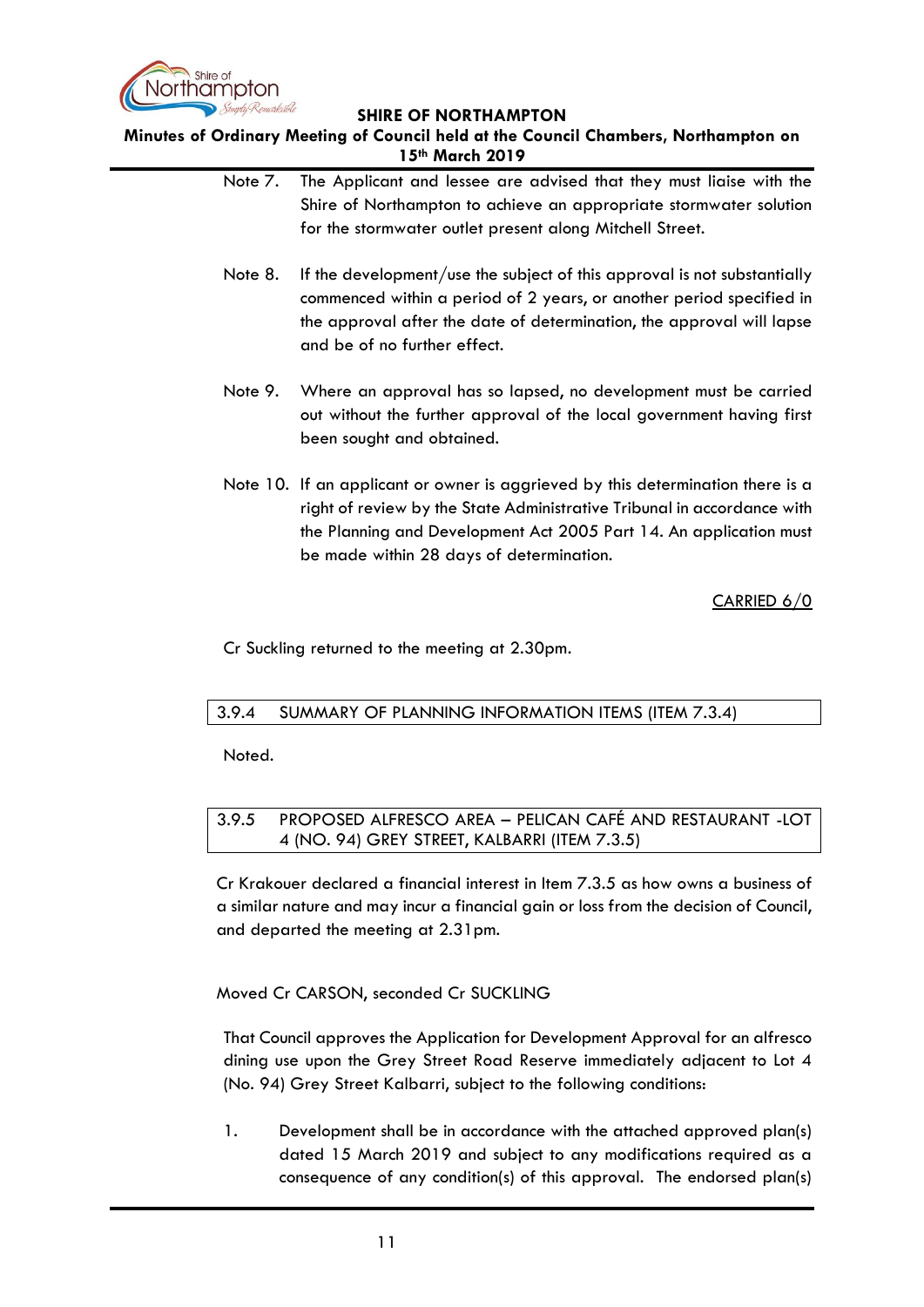

# **Minutes of Ordinary Meeting of Council held at the Council Chambers, Northampton on 15th March 2019**

shall not be modified or altered without the prior written approval of the local government;

- 2. Any additions to or change of use of any part of the building or land (not the subject of this consent/approval) requires further application and development approval for that use/addition;
- 3. The alfresco dining area shall be limited to the portion of Grey Street Road Reserve demarcated in the attached approved plans dated 15 March 2019;
- 4. Temporary fixtures, such as tables and chairs, shall not be permanently fixed and must be removed from the road reserve area outside of trading hours, unless otherwise approved by the Shire of Northampton;
- 5. When requested by the Local Government, the Applicant must temporarily remove the alfresco dining area furniture and equipment. The furniture and equipment may be replaced once directed by the Local Government;
- 6. The alfresco dining area must be maintained in a clean and tidy condition to the satisfaction of the Local Government. The Applicant must ensure that any spillage of food and drinks are promptly cleaned from the ground and table surfaces, and that all rubbish is regularly removed, such that the area is maintained to ensure a high standard of amenity;
- 7. The alfresco dining area must not be used in a manner to cause noise or nuisance to patrons or adjacent land owners or occupiers;
- 8. The Applicant shall at all times ensure that chairs, tables, equipment and furniture are contained within the designated alfresco dining area, so as to allow for safe and unobstructed pedestrian movement along the adjacent Grey Street footpath, with a clearance of 1.0metresfrom the footpath to be maintained for this pedestrian access at all times.
- 9. If the use of the reserve for alfresco dining, in association with a food premise, discontinues for a continuous period of 12 months or longer, then this development approval shall lapse and a new development approval shall be required;
- 10. Pursuant to the Local Government Act 1995 and cl. 3.1.5 of the Shire of Northampton Local Planning Policy – Alfresco Dining, the Local Government must be indemnified against any damage which may arise from the proposed use of the reserve, and therefore public liability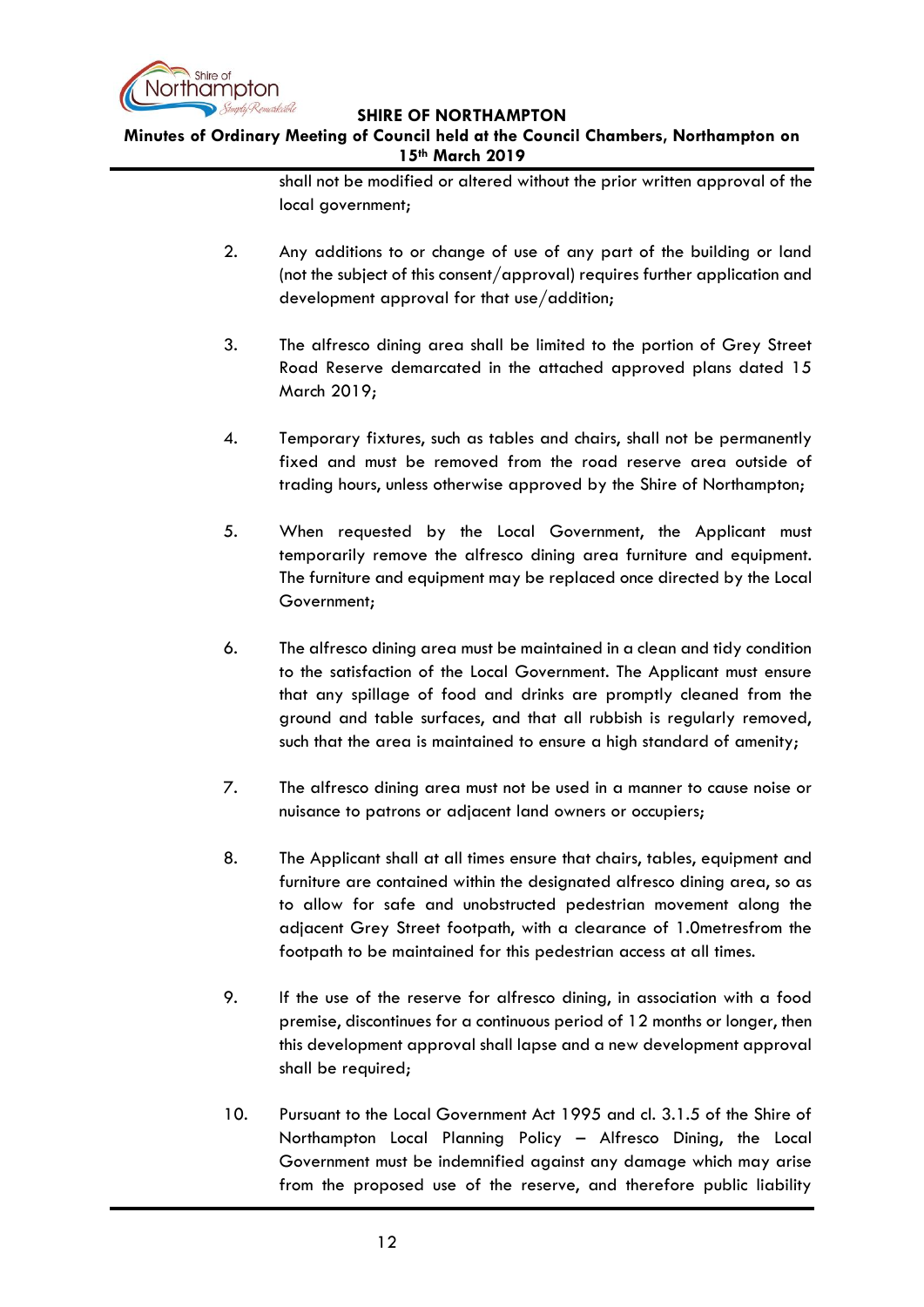

# **Minutes of Ordinary Meeting of Council held at the Council Chambers, Northampton on 15th March 2019**

insurance cover to a minimum value of \$10 million must be held and maintained by the Applicant at all times.

- 11. The Applicant is required to indemnify and keep indemnified the Shire, its servants and agents against any claim or proceeding (and any cost and expenses incurred as a result) that may be made or brought by any person or corporation against the Shire, its servants and agents arising out of the approval, erection, existence or operation of the fence or signage;
- 12. The Applicant shall prepare and implement a Complaints Handling Procedure and a Noise Management Plan, to the approval of the local government. Complaints that are received by the Applicant shall be recorded in a complaints register, with this register to be made available to the local government upon their request;
- 13. The Applicant shall take reasonable steps to ensure that their contact details are made available to adjacent landowners, to the approval of the local government;
- 14. The Shire of Northampton reserves the right to revoke this "Alfresco Dining" approval, or require appropriate measures to be taken, in the event that:
	- (a) excessive noise, behavior or other complaints are received; AND
	- (b) the local government determines that such complaints have been insufficiently managed or dealt with by the applicant (for example, that the Complaint and Noise Management Plan has not been enacted sufficiently);
- 15. Any lighting installed for the purpose of providing additional light to the alfresco area shall be such that:
	- (a) all illumination is confined within the boundaries of the property and approved alfresco area; and
	- (b) there shall not be any glare nuisance caused to adjacent landholdings and occupiers or passing traffic, to the approval of the local government; and
- 16. The sale of alcohol is restricted to within the restaurant building itself and the sale of alcohol is not allowed from within the approved alfresco area, as demarcated within the attached approved plans dated 15 March 2019.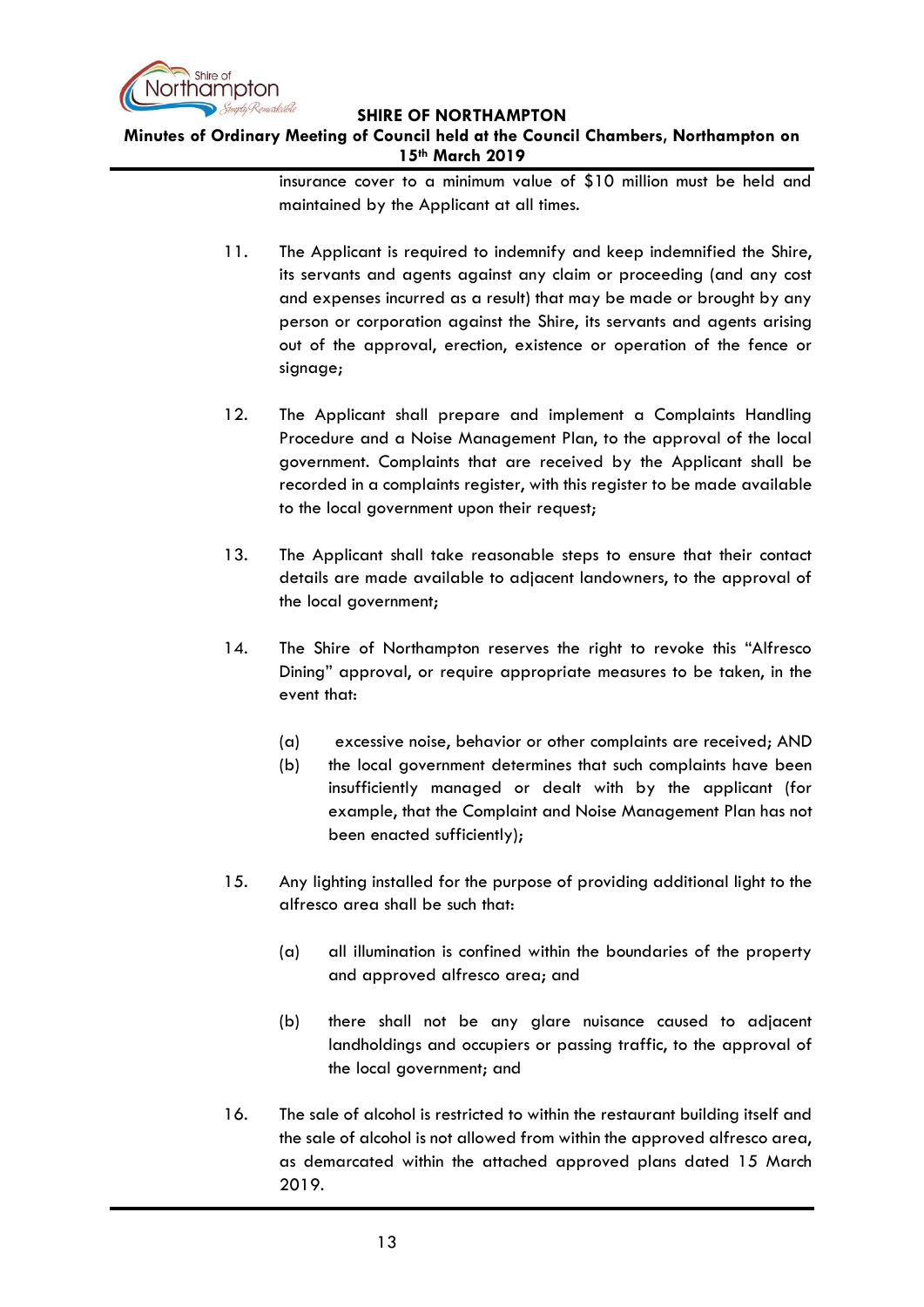

**Minutes of Ordinary Meeting of Council held at the Council Chambers, Northampton on 15th March 2019**

#### Advice Notes:

- Note 1: The Applicant is advised that a Permit to Conduct an Outdoor Eating Facility is also required, and the Applicant should liaise with the Shire's Environmental Health Officer if a permit has not yet been obtained.
- Note 2: If the development/use the subject of this approval is not substantially commenced within a period of 2 years, or another period specified in the approval after the date of determination, the approval will lapse and be of no further effect;
- Note 3. Where an approval has so lapsed, no development must be carried out without the further approval of the local government having first been sought and obtained.
- Note 4: If an applicant or owner is aggrieved by this determination there is a right of review by the State Administrative Tribunal in accordance with the Planning and Development Act 2005 Part 14. An application must be made within 28 days of determination.

CARRIED 6/0

<span id="page-13-0"></span>Cr Krakouer returned to the meeting at 2.38pm.

3.9.6 PROPOSED SCHEME AMENDMENT TO LOCAL PLANNING SCHEME NO. 10 (NORTHAMPTON) – CHANGES TO ZONING TABLE TO ALLOW CARAVAN PARK USE CLASS WITHIN TOWN CENTRE ZONE (ITEM 7.3.6)

Moved Cr SIMKIN, seconded Cr SUCKLING

That Council pursuant to Part 5 of the Planning and Development Act 2005 amend Shire of Northampton Local Planning Scheme No. 10, subject to the preparation and lodgment of appropriate scheme amendment documentation, to:

- 1. Amend Table 1 Zoning Table by replacing the "X" use for use class 'Caravan Park' to an "A" use, within the Town Centre Zone.
- 2. The Amendment is considered to be a standard amendment under the provisions of the Planning and Development (Local Planning Schemes) Regulations 2015 for the following reasons:
	- a) an amendment relating to a zone or reserve that is consistent with the objectives identified in the scheme for that zone or reserve; and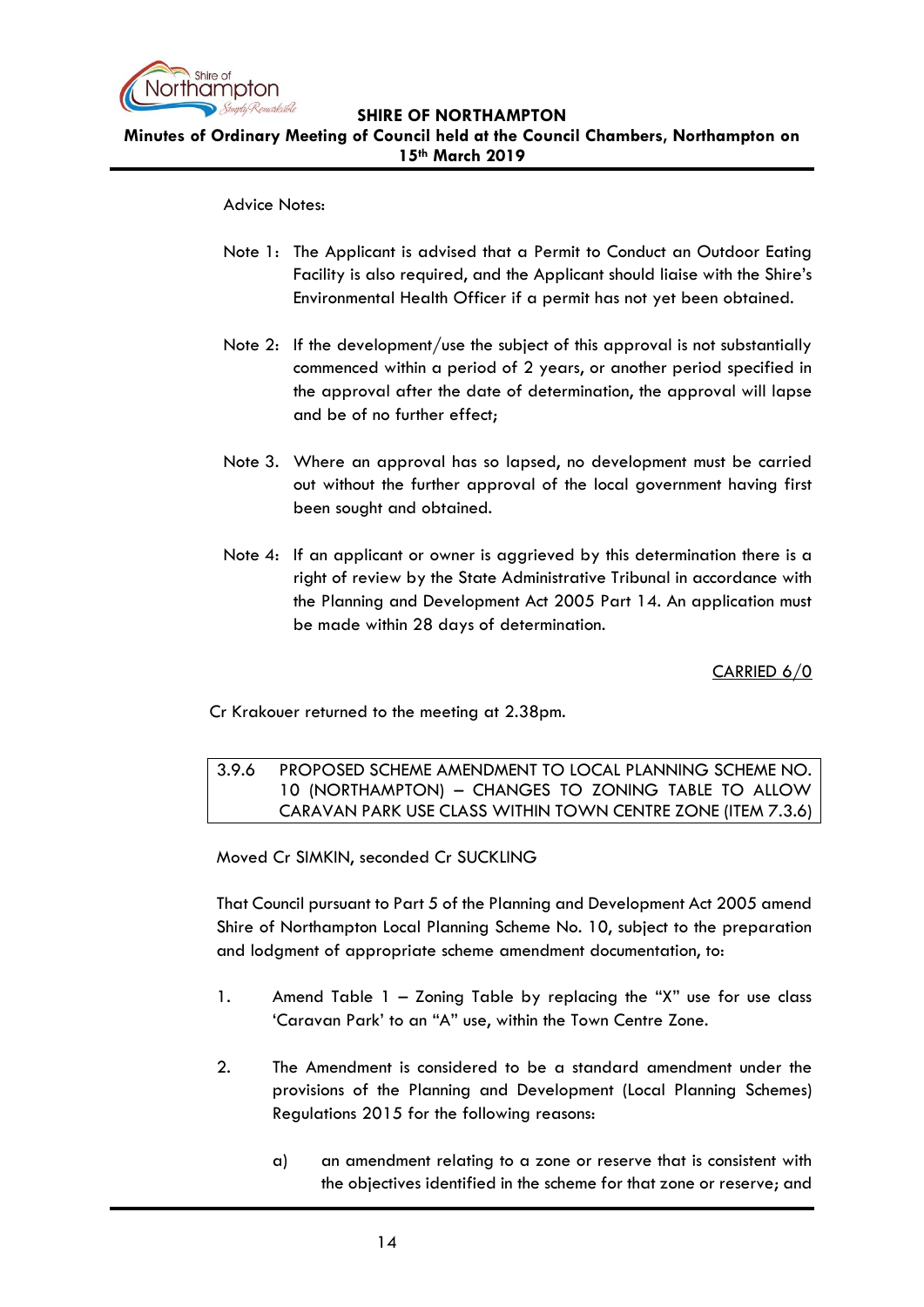

**Minutes of Ordinary Meeting of Council held at the Council Chambers, Northampton on 15th March 2019**

> b) an amendment that is consistent with a local planning strategy for the scheme that has been endorsed by the Commission.

> > CARRIED 7/0

## <span id="page-14-1"></span><span id="page-14-0"></span>**3.10 FINANCE REPORT**

### 3.10.1 ACCOUNTS FOR PAYMENT (ITEM 7.4.1)

Moved Cr SMITH, seconded Cr SUCKLING

That Municipal Fund Cheques 21620 to 21637 inclusive totalling \$57,463.81, Municipal EFT payments numbered EFT18985 to EFT19103 inclusive totalling \$498,477.54, Trust Fund Cheques 2408 to 2415, totalling \$2,560.65, Direct Debit payments numbered GJ0804 to GJ0810 inclusive totalling \$226,134.76 be passed for payment and the items therein be declared authorised expenditure.

### CARRIED BY AN ABSOLUTE MAJORITY 7/0

### <span id="page-14-2"></span>3.10.2 MONTHLY FINANCIAL STATEMENTS – FEBRUARY 2019 (ITEM 7.4.2)

Moved Cr CARSON, seconded Cr STEWART

That Council adopts the Monthly Financial Report for the period ending 28 February 2019.

CARRIED 7/0

#### **ADJOURNMENT**

Council adjourned at 2.44pm. Meeting reconvened at 2.52pm with the following in attendance:

Cr Simkin, Cr Krakouer, Cr Carson, Cr Suckling, Cr Hay, Cr Smith, Cr Stewart, Garry Keeffe, Grant Middleton and Debbie Carson.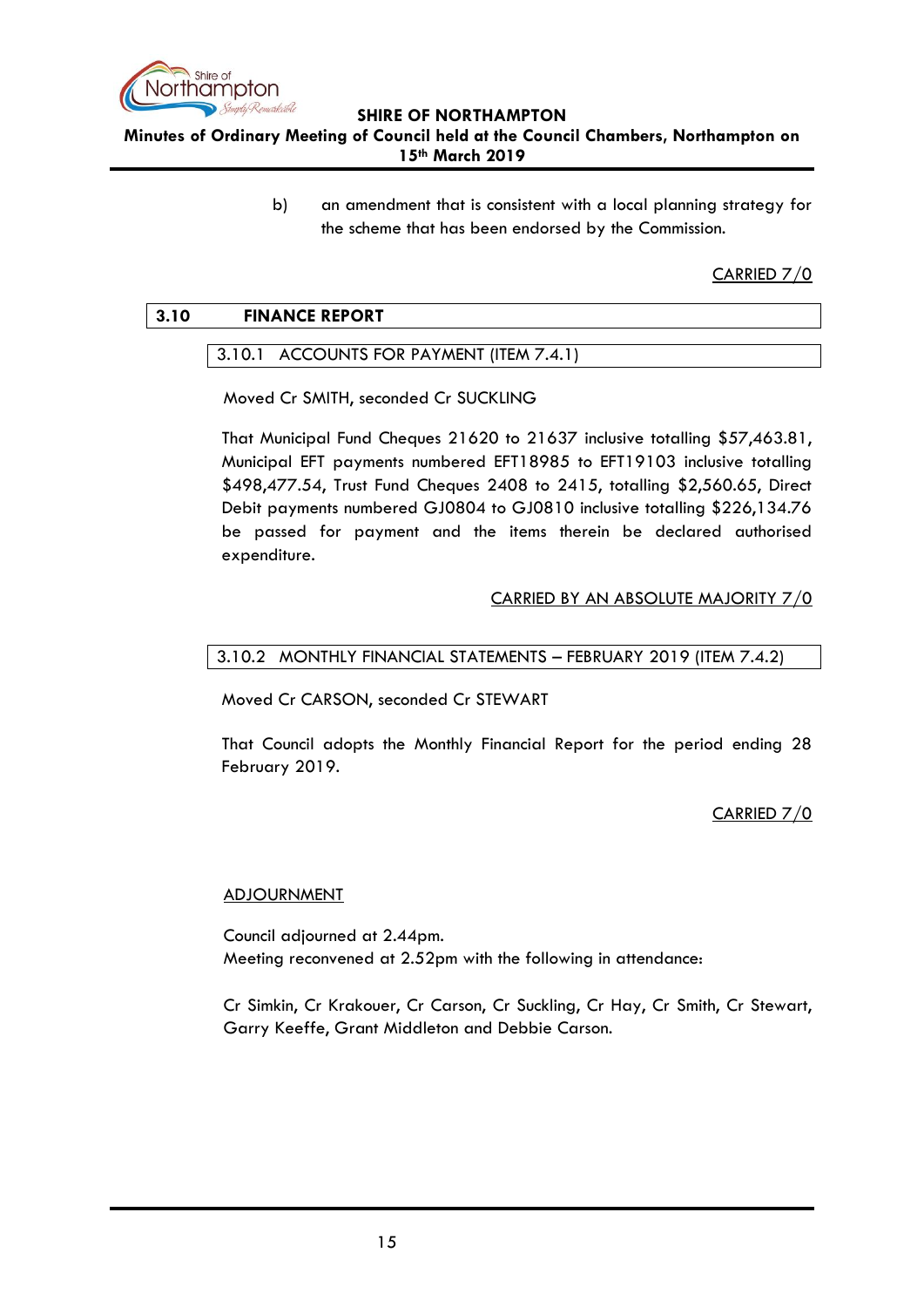

**Minutes of Ordinary Meeting of Council held at the Council Chambers, Northampton on 15th March 2019**

# <span id="page-15-1"></span><span id="page-15-0"></span>**3.11 ADMINISTRATION & CORPORATE REPORT**

### 3.11.1 NORTHAMPTON BOWLING CLUB – RENEWAL OF LEASE (ITEM 7.5.1)

Moved Cr CARSON, seconded Cr SMITH

That Council:

- 1. Renew the existing lease on Lot 39 Hampton Road, Northampton Inc for a further term of 21 years and consider the Club's request for financial assistance towards their insurance costs.
- 2. Remove the clause in relation to the requirements for re-painting the lease premise every four years, and that repainting be required at the discretion of Council.

CARRIED 7/0

### <span id="page-15-2"></span>3.11.2 2019 LOCAL GOVERNMENT ELECTIONS (ITEM 7.5.2)

Moved Cr SUCKLING, seconded Cr STEWART

That Council not engage the services of the WAEC to conduct the October 2019 Ordinary Elections for the Shire of Northampton as a Postal Election.

CARRIED 7/0

<span id="page-15-3"></span>3.11.3 LAND & ROAD RESERVE TRANSFERS – KALBARRI WORKS DEPOT (ITEM 7.5.3)

Moved Cr SUCKLING, seconded Cr SMITH

That Council formally approve of the closure of unnamed road reserve off Porter Street that is currently within the Kalbarri Works Depot as per the provisions of Section 58 of the *Land Administration Act 1997*.

CARRIED 7/0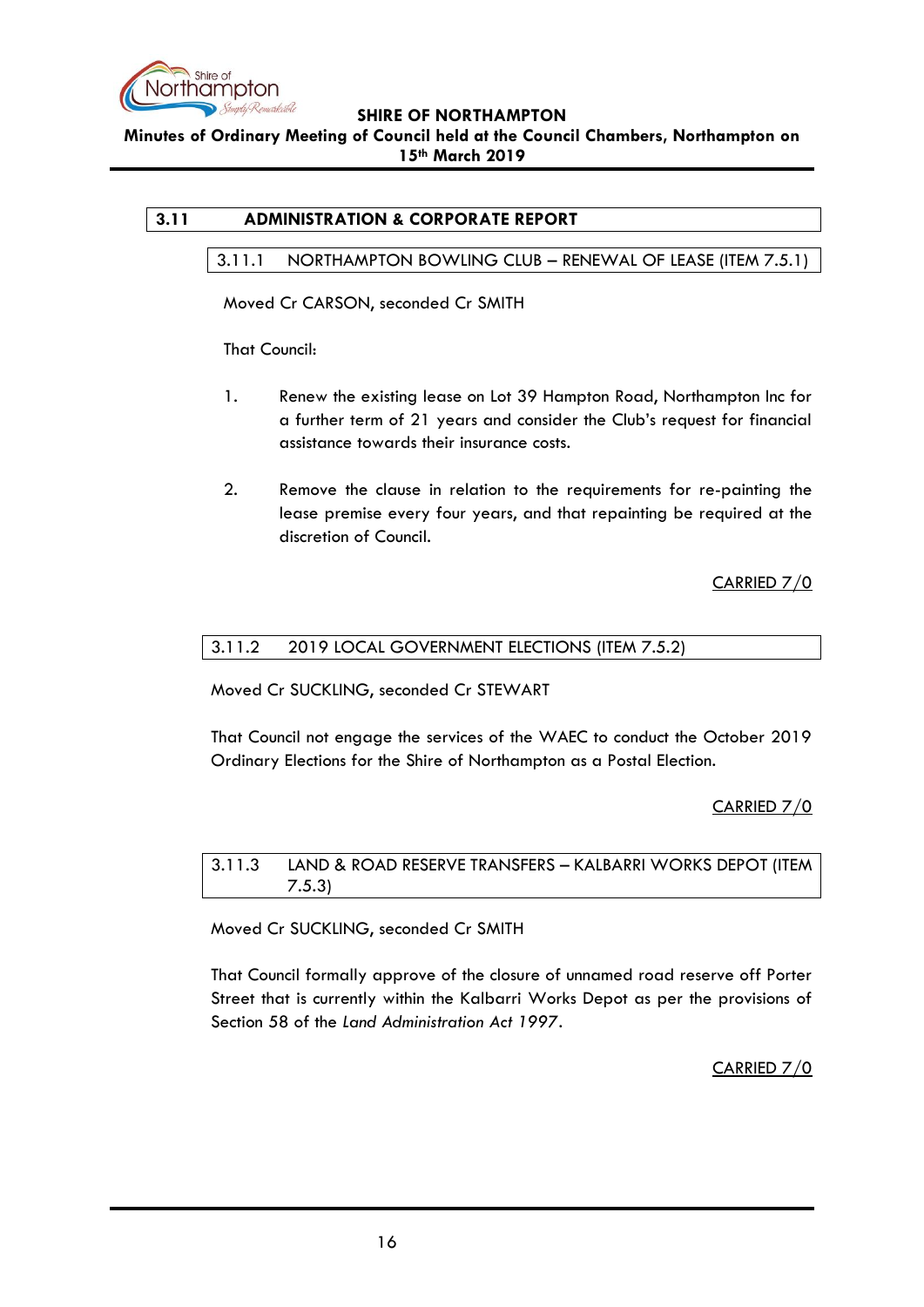

#### <span id="page-16-0"></span>**Minutes of Ordinary Meeting of Council held at the Council Chambers, Northampton on 15th March 2019**

3.11.4 WATER SUPPLY OUTLETS – NORTHAMPTON FOOTBALL CLUB (ITEM 7.5.4)

Moved Cr SUCKLING, seconded Cr SIMKIN

That Council not support the request from the Northampton Football Club to cover the cost to install two water taps proposed to be located at each of the coach's boxes at the Northampton Oval, as the existing taps at the Centre are considered adequate.

CARRIED 7/0

<span id="page-16-1"></span>

| <b>BUDGET CAPITAL WORKS PROGRESS (ITEM 7.5.5)</b><br>3.11.5 |
|-------------------------------------------------------------|
|-------------------------------------------------------------|

Moved Cr CARSON, seconded Cr STEWART

That Council authorise staff to obtain quotes for the Blue Holes road and carpark project and the Lions Park carpark project, with the CEO to advise Councillors of costs and any decision made by Council consensus to be ratified at the April Council meeting.

CARRIED 7/0

## <span id="page-16-2"></span>3.11.6 CRICKET PITCH COVER – FUNDING ASSISTANCE (ITEM 7.5.6)

Moved Cr HAY, seconded Cr CARSON

That Council support the request for funding assistance by the Northampton Football and Cricket Clubs, for the purchase of a new cricket pitch cover at the Northampton Oval, and declare one-third the project cost (being the final cost to Council) as authorised expenditure.

## CARRIED BY AN ABSOLUTE MAJORITY 7/0

Moved Cr HAY, seconded Cr SUCKLING

That Council discuss this item "*in-camera" at 3.20pm*

CARRIED 7/0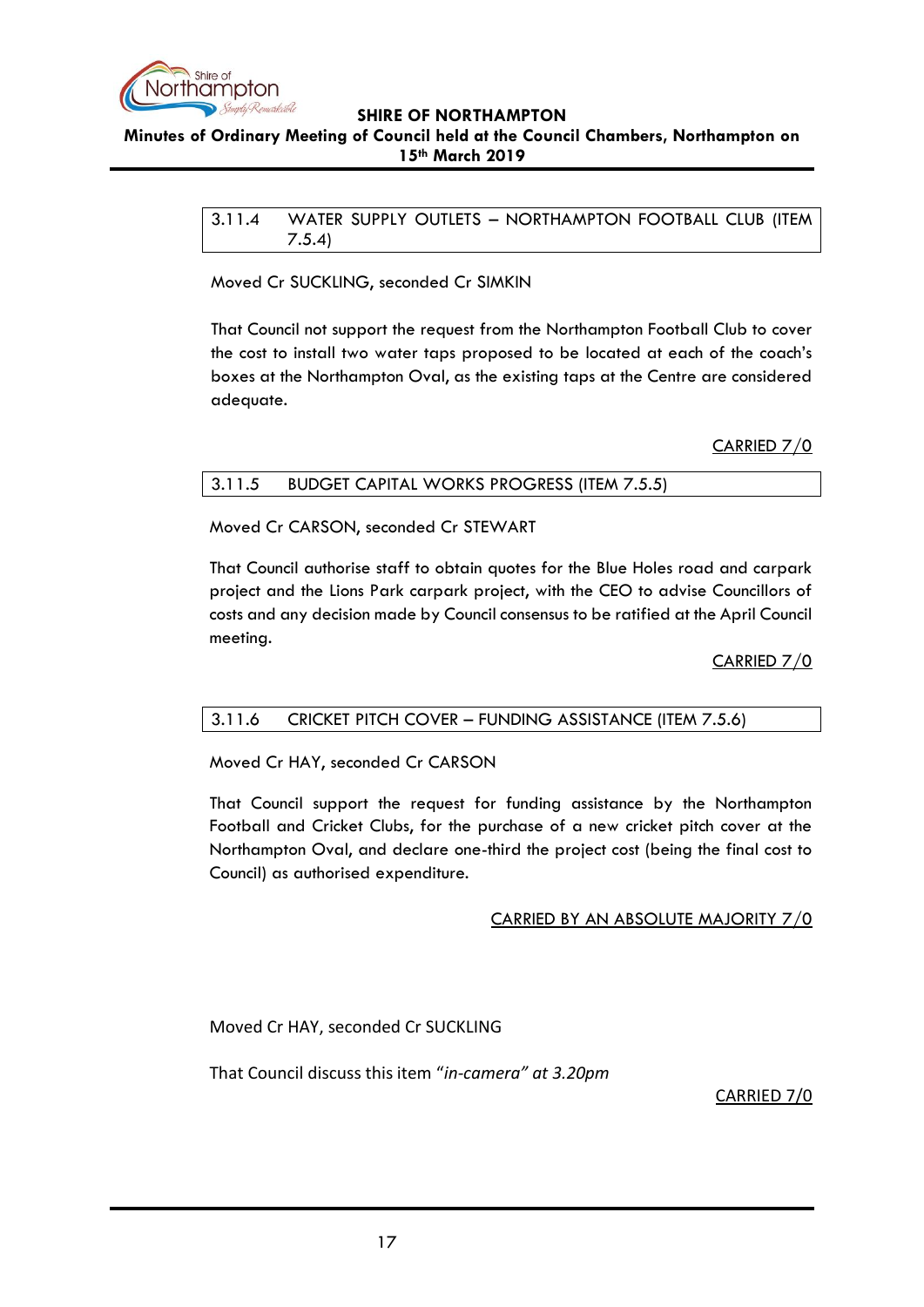

<span id="page-17-0"></span>**Minutes of Ordinary Meeting of Council held at the Council Chambers, Northampton on 15th March 2019**

### 3.11.7 RATES RECOVERY – LOT & HAMPTON ROAD, NORTHAMPTON

Moved Cr SIMKIN, seconded Cr SUCKLING

That Council direct their legal representatives to prepare a counter offer for repayment of rates at a rate of \$800 per month in relation to the rates repayment associated with Lot 7 Hampton Road, Northampton, AS THE OFFER OF \$400 per month is considered insufficient to repay the outstanding debt in a timely period.

CARRIED 7/0

Moved Cr SMITH, seconded Cr HAY

That Council continue the meeting "*out of camera" at 3.34pm*

CARRIED 7/0

### <span id="page-17-1"></span>**3.12 SHIRE PRESIDENT'S REPORT**

Since the last Council meeting Cr Simkin reported on his attendance at the following:

12/3/2019 Meeting with Department of Transport re Port Gregory Jetty

#### <span id="page-17-2"></span>**3.13 DEPUTY PRESIDENT'S REPORT**

Since the last Council meeting Cr Krakouer reported on his attendance at the following:

12/3/2019 Meeting with Department of Transport re Port Gregory Jetty

### <span id="page-17-4"></span><span id="page-17-3"></span>**3.14 COUNCILLORS' REPORTS**

| 3.14.1<br><b>CR SMITH</b> |
|---------------------------|
|---------------------------|

Since the last Council meeting Cr Smith reported on his attendance at:

- 19/2/2019 Kalbarri Visitor Centre Meeting
- 14/3/2019 Kalbarri Visitor Centre Meeting

## <span id="page-17-5"></span>3.14.2 CR STEWART

Since the last Council meeting Cr Stewart reported on his attendance at:

19/2/2019 Conference for Town Planning Essentials